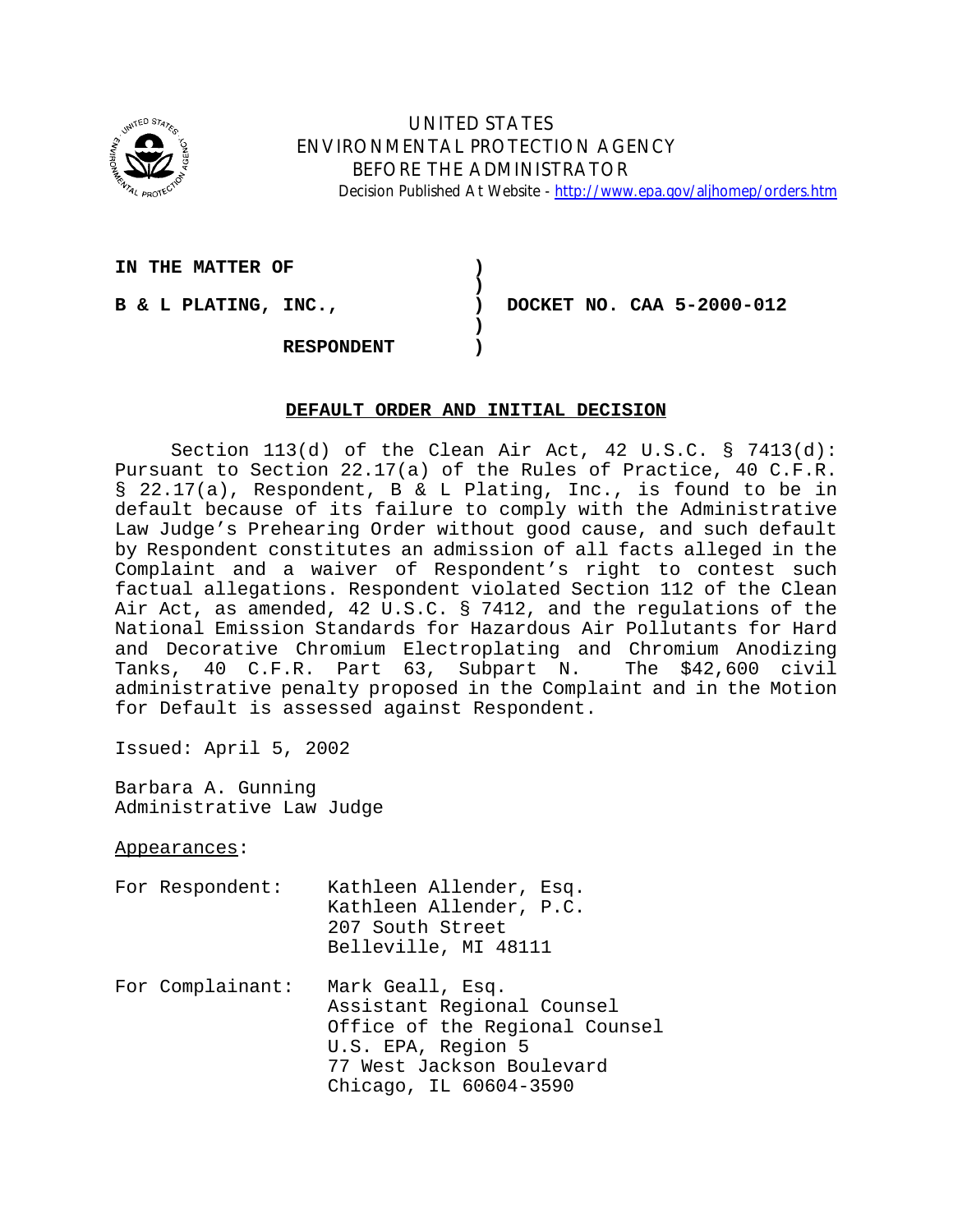### **INTRODUCTION**

This civil administrative penalty proceeding arises under Section 113(d) of the Clean Air Act, 42 U.S.C. § 7413(d). This proceeding is governed by the Consolidated Rules of Practice Governing the Administrative Assessment of Civil Penalties and the Revocation/Termination or Suspension of Permits (the "Rules of Practice"), 40 C.F.R. §§ 22.1-22.32 (2000).

The United States Environmental Protection Agency ("Complainant" or the "EPA") initiated this proceeding by filing a Complaint against B & L Plating, Inc., Respondent ("Respondent"). The Complaint charges Respondent with violating Section 112 of the Clean Air Act, as amended, 42 U.S.C. § 7412, and the regulations of the National Emission Standards for Hazardous Air Pollutants ("NESHAPs") for Hard and Decorative Chromium Electroplating and Chromium Anodizing Tanks, 40 C.F.R. Part 63, Subpart N ("Chrome Plating NESHAP"). Complainant seeks the imposition of a civil administrative penalty in the amount of \$42,600 against Respondent.

Complainant has filed a Motion for Default. For the reasons discussed below, Complainant's Motion for Default will be granted. Respondent is found to be in default pursuant to Section 22.17(a) of the Rules of Practice, 40 C.F.R. § 22.17(a), and is assessed the proposed penalty of \$42,600.

## **FINDINGS OF FACT**

1. The EPA initiated this matter against Respondent by filing a Complaint and Notice of Opportunity for Hearing ("Complaint") pursuant to Section 113(d) of the Clean Air Act, 42 U.S.C. § 7413(d). In the Complaint, the EPA charges that Respondent violated Section 112(b) of the Clean Air Act, 42 U.S.C. § 7412(b), for failing to comply with the regulations codified at 40 C.F.R. Part 63, Subpart N. Specifically, Complainant charges that Respondent, the owner or operator of an affected source that is located at an area source site, violated 40 C.F.R.  $\S$ § 63.343(c)(5), 63.342(f)(3)(i), and 63.347(h)(1). The EPA proposes a civil  $63.342(f)(3)(i)$ , and  $63.347(h)(1)$ . administrative penalty of \$42,600 for these alleged violations.

2. The Complaint was filed with the Regional Hearing Clerk on July 26, 2000, and copies were sent to Respondent and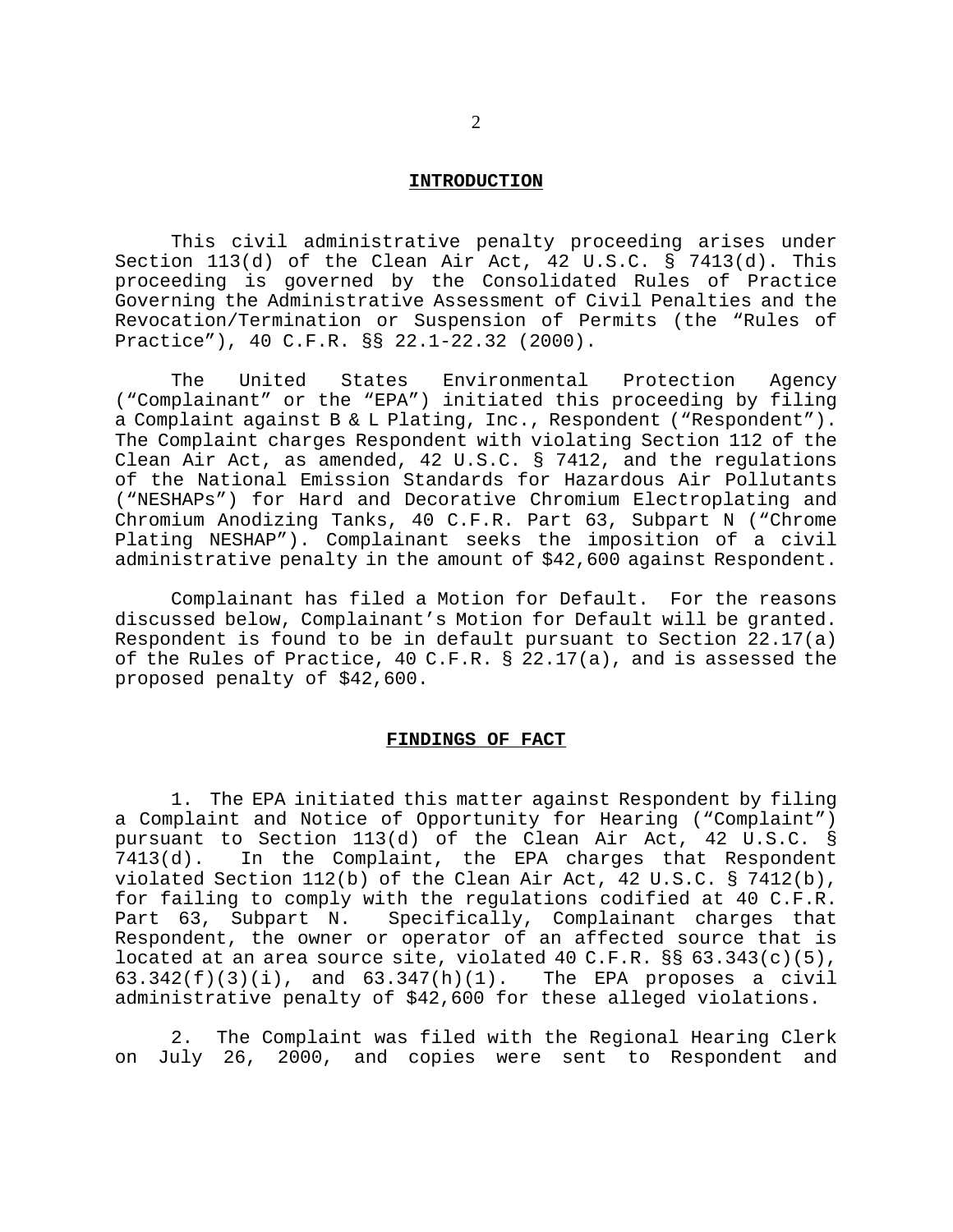Respondent's counsel by certified mail, return receipt requested. $1/2$ The Complaint advised Respondent that the Rules of Practice, 40 C.F.R. Part 22, govern this proceeding, and a copy of 40 C.F.R. Part 22 was sent to Respondent along with the Complaint.

3. Prior to the filing of the Complaint in this matter, Complainant sent a pre-filing notice letter to Respondent, dated May 23, 2000, extending Respondent the opportunity to advise the EPA of any financial factors that could bear on Respondent's ability to pay a civil penalty. Complainant also requested that Respondent submit financial statements, including balance sheets and income statements spanning the prior three years, if Respondent believed that there were financial factors which would bear on its ability to pay a civil penalty.

4. Respondent, through counsel, filed an Answer to the Complaint with the Regional Hearing Clerk on March 20, 2001. In its Answer, Respondent requested a hearing and denied that it violated the Clean Air Act in the manner alleged in the Complaint. Although Respondent objected to the proposed penalty, and alluded to potential mitigating factors, Respondent did not indicate an inability to pay the proposed penalty as one such reason to mitigate the proposed penalty. Respondent's specific answer corresponding to Complainant's allegations of economic impact and ability to pay was unresponsive. $2/2$ 

5. On March 22, 2001, the case was forwarded to the Chief Administrative Law Judge who then advised the parties of the availability of participating in the process of Alternative Dispute Resolution ("ADR") to facilitate settlement. Complainant agreed to participate in ADR but Respondent did not respond to the offer which was deemed a declination of its participation in ADR.

6. On April 18, 2001, the undersigned entered a Prehearing Order setting forth a schedule for the parties to submit their

 $1/$  Hereinafter, all references to the service of documents on Respondent subsequent to the Complaint refers to service on its attorney of record.

 $2/$  In the Complaint, Complainant alleges that "[t]he proposed penalty of \$42,600.00 reflects a presumption of Respondent's ability to pay the penalty and to continue in business based on the size of its business and the economic impact of the proposed penalty on its business." Complaint at ¶ 43. In its Answer, Respondent responded that "[w]e have no knowledge of the truth of this matter." Answer at ¶ 43.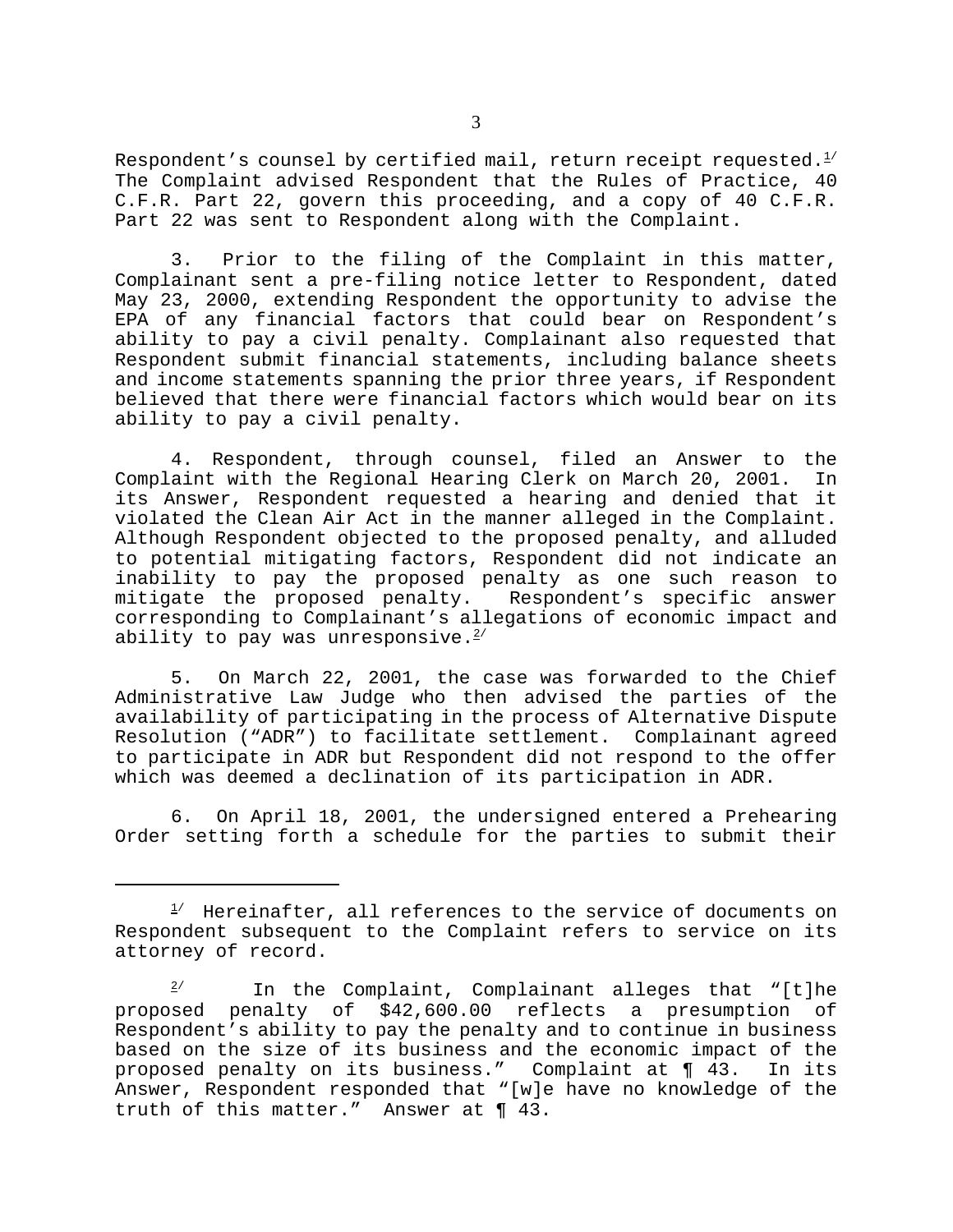prehearing exchange information. Complainant was directed to file its prehearing exchange by June 28, 2001, and Respondent was directed to file its prehearing exchange by July 28, 2001. $^{3/2}$  The parties were advised that failure to comply with the Order could result in the entry of a default judgment against the defaulting party. Respondent was specifically advised to submit a statement explaining why the proposed penalty should be reduced or eliminated. Respondent was also directed to furnish financial statements, tax returns, or other supporting documentation if Respondent intended to take the position that it would be unable to pay the proposed penalty or that the penalty would have an adverse effect on its ability to continue to do business. The April 18, 2001, Prehearing Order was sent to Respondent by certified mail and the signed return receipt is in the case file.

7. On June 27, 2001, Complainant filed its prehearing exchange as directed. Complainant's prehearing exchange was accompanied by several exhibits which included, *inter alia*, the Clean Air Act Stationary Source Civil Penalty Policy and Complainant's "Explanation of Proposed Civil Penalty Calculation", a detailed narrative documenting Complainant's computation of the proposed penalty based upon the statutory penalty factors of Section 113(e)(1) of the Clean Air Act. Complainant's prehearing exchange was sent to Respondent by certified mail and Complainant has submitted a photocopy of the signed return receipt. Respondent has not filed its prehearing exchange.

8. On August 13, 2001, Complainant filed its rebuttal prehearing exchange, noting that Respondent had failed to file its prehearing exchange as directed. Complainant also stated that it would file a motion for accelerated decision within two weeks.

9. Complainant filed a Motion for Default Judgment on October 30, 2001. $4'$  A response to the Motion has not been received from Respondent.

 $3'$  The April 18, 2001, Prehearing Order directed Respondent to file a statement of election to only conduct cross-examination of Complainant's witnesses as its manner of defense if it chose to forgo the presentation of direct and/or rebuttal evidence.

The Motion for Default Judgment was not received by the Office of Administrative Law Judges until December 11, 2001, due to mail delays on account of anthrax contamination in Washington, D.C.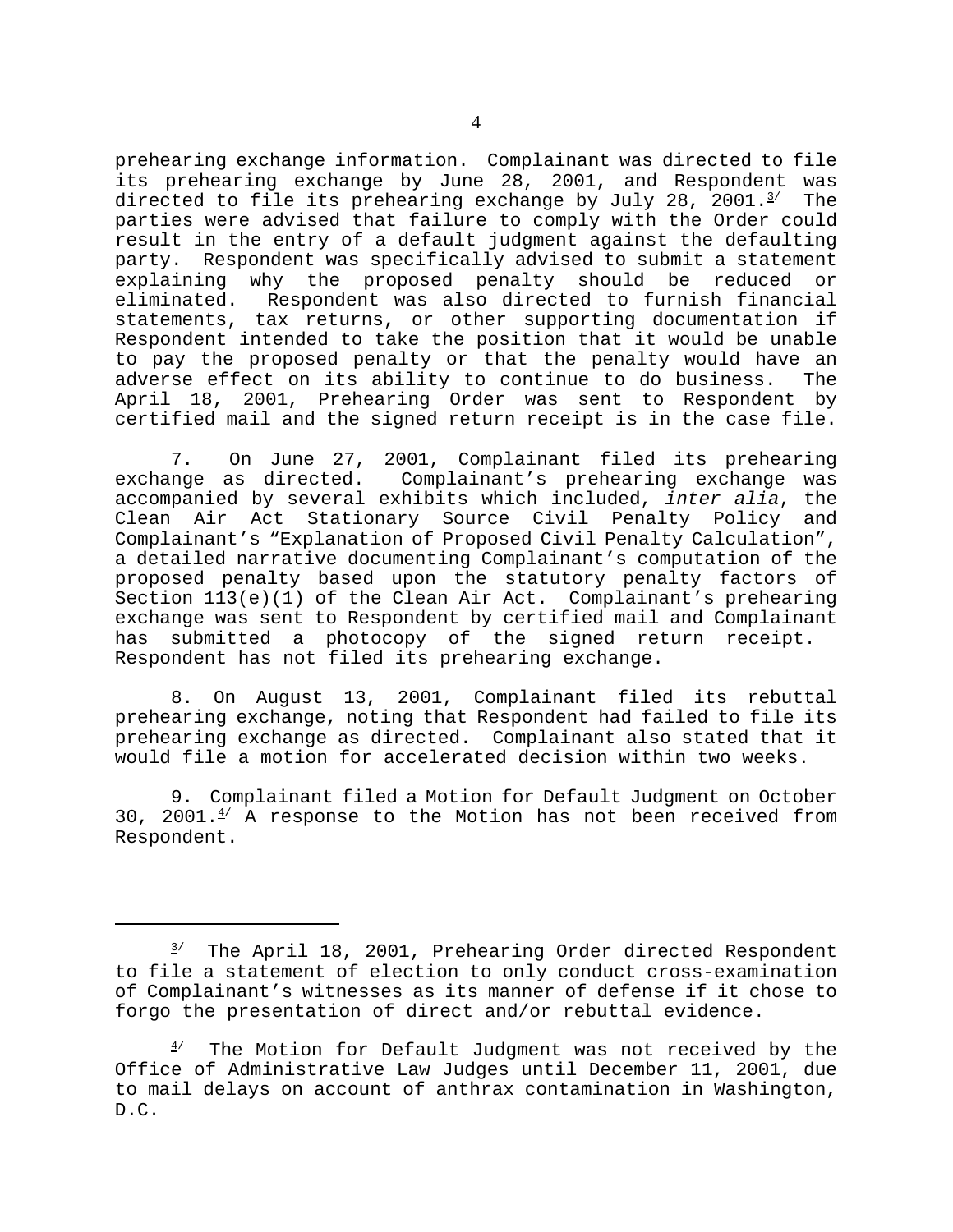10. Respondent is B & L Plating, Inc., a "person" within the meaning of Section 302(e) of the Clean Air Act, 42 U.S.C. § 7602(e).

11. Respondent is the "owner or operator" of a decorative chromium electroplating facility located at 21353 Edom, Warren, Michigan ("the B&L facility").

12. As defined by 40 C.F.R. § 63.341, decorative chromium electroplating means the process by which a thin layer of chromium (typically 0.003 to 2.5 microns) is electrodeposited on a base metal, plastic, or undercoating to provide a bright surface with wear and tarnish resistance.

13. The B&L facility is a major or area source at which chromium electroplating is performed, and is therefore a "facility" within the meaning of 40 C.F.R. § 63.341.

14. The B&L facility, performing decorative chromium electroplating using a chromium electroplating tank, is an "affected source" within the meaning of 40 C.F.R. §§ 63.2 and 63.340.

15. The B&L facility is subject to the Chrome Plating NESHAP codified at 40 C.F.R. Part 63, Subpart N, 40 C.F.R. §§ 63.340- 63.347.

16. The B&L facility uses a chromic acid bath and is therefore subject to the standards codified at 40 C.F.R. § 63.342(d). As such, Respondent is subject to the work practice standards codified at 40 C.F.R. § 63.342(f).

17. Pursuant to 40 C.F.R.  $\S$  63.343(c)(5), the owner or operator of an affected source shall establish as the site-specific operating parameter the surface tension of the electroplating bath using Method 306B, Appendix A of Part 63, setting the maximum value that corresponds to compliance with the applicable emission limitation.

18. Pursuant to 40 C.F.R. § 63.342(f)(3)(i), the owner or operator of an affected source subject to the work practice standards of 40 C.F.R. § 63.342(f), shall prepare an operation and maintenance plan to be implemented no later than the compliance date of January 25, 1996.

19. Pursuant to 40 C.F.R. § 63.347(h)(1), the owner or operator of an affected source that is located at an area source site shall prepare a summary report to document the ongoing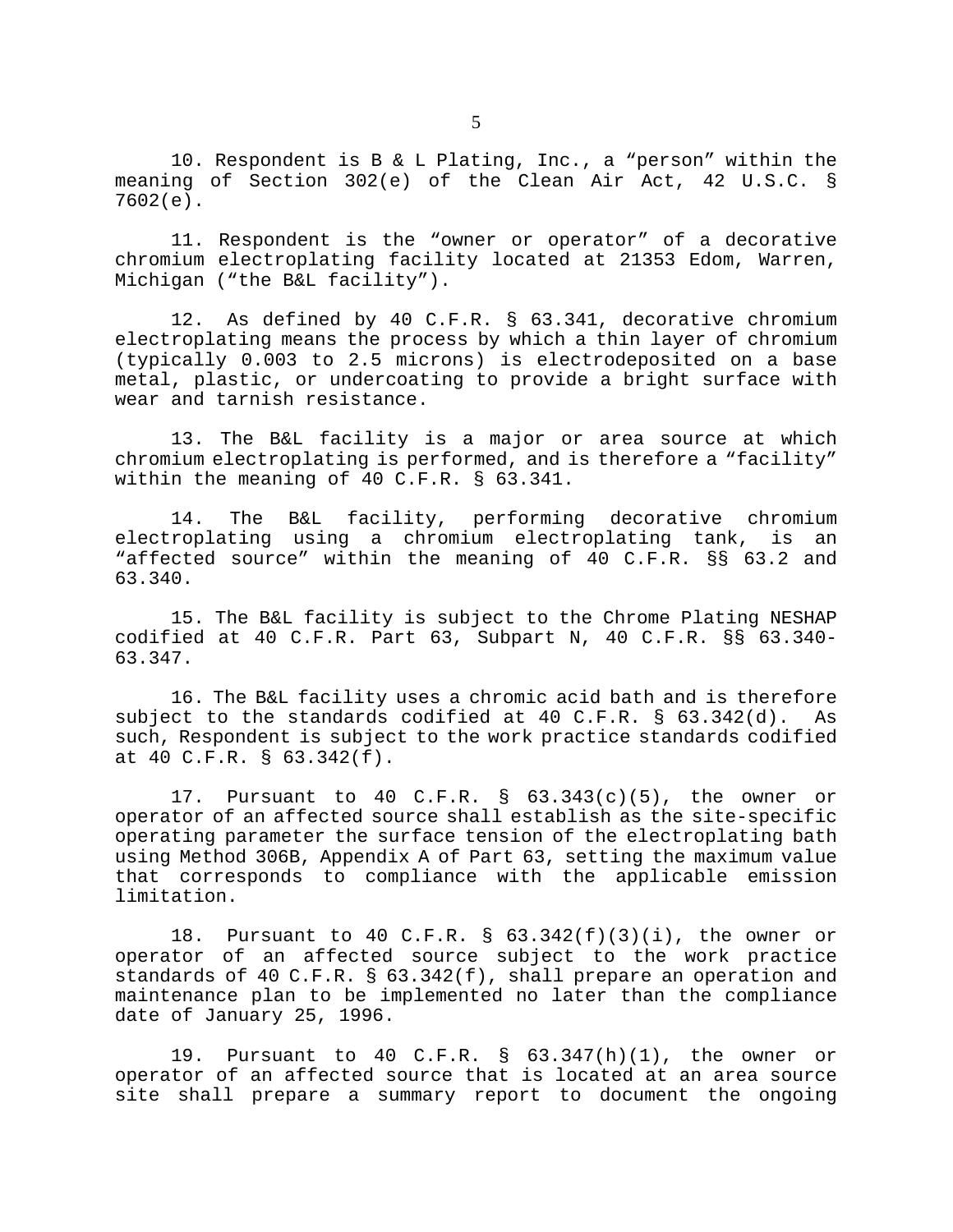compliance status of the affected source. Such report must be completed annually, retained on site, and made available to the Administrator upon request.

20. On January 8, 1999, the Michigan Department of Environmental Quality (MDEQ) inspected the B&L facility.

21. During the January 8, 1999 inspection, MDEQ observed that Respondent had failed to establish as the site-specific operating parameter the surface tension of the bath using Method 306B, Appendix A of Part 63, as required by 40 C.F.R.  $\S$  63.343(c)(5).

22. During the January 8, 1999 inspection, Respondent was unable to produce an operation and maintenance plan as required by 40 C.F.R. § 63.342(f)(3)(i).

23. During the January 8, 1999 inspection, Respondent was unable to produce an ongoing compliance status report as required by 40 C.F.R. § 63.347(h)(1) for an affected source located at an area source site.

24. Respondent, as well as other persons, may be deterred from future violations of the Clean Air Act and the NESHAPs by the assessment of a penalty in this case.

25. Complainant's proposed civil administrative penalty was determined in accordance with the penalty factors listed in Section 113(e)(1) of the Clean Air Act and upon consideration of the Clean Air Act Stationary Source Civil Penalty Policy, dated October 25, 1991 ("Clean Air Act Penalty Policy"). Complainant considered each statutory penalty factor identified in Section 113(e)(1) of the Clean Air Act, and its proposed penalty is supported by its analysis of those factors.

26. Under the applicable Clean Air Act Penalty Policy, the EPA determined that the preliminary deterrence amount, comprised of the economic benefit and gravity components, was \$142,000. The EPA found that Respondent had not received an economic benefit from its noncompliance. The gravity component of \$142,000 was based on the length of each violation, which ranged from 31 to 46 months, the seriousness of the violations as measured by the importance of each requirement to the regulatory scheme, and the size of Respondent's business. Noting the litigation risks associated with seeking a penalty that represents a significant percentage of Respondent's net worth for violations that did not result in hazardous releases to the environment and Respondent's cooperation, the EPA reduced the \$142,000 preliminary deterrence amount seventy percent, resulting in a proposed penalty of \$42,600 to reflect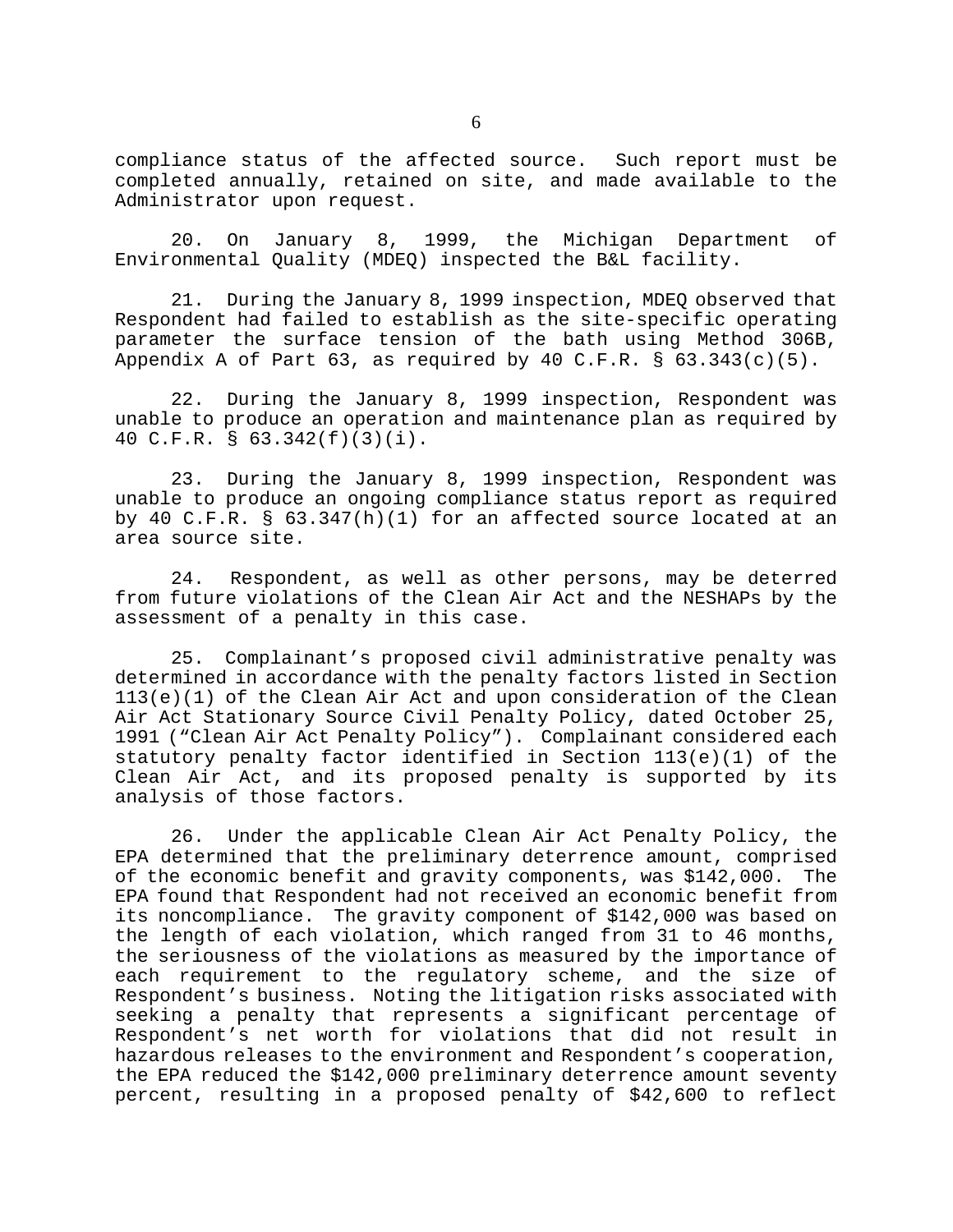other factors as justice may require under Section 113(e)(1) of the Clean Air Act.

#### **DISCUSSION**

### **Liability on Default**

The issues before me are whether a default order should be entered against Respondent and whether the proposed penalty of \$42,600 should be assessed against Respondent. This proceeding arises under the authority of Section 113(d) of the Clean Air Act, 42 U.S.C. § 7413(d). The federal regulations governing such proceedings are found at the Rules of Practice, 40 C.F.R. Part 22. Section 22.17(a) of the Rules of Practice concerning default states, in pertinent part:

A party may be found to be in default: after motion, upon failure to file a timely answer to the complaint; upon failure to comply with the information exchange requirements of § 22.19(a) or an order of the Presiding Officer  $[5]$ ; or upon failure to appear at a conference or hearing. Default by respondent constitutes, for purposes of the pending proceeding only, an admission of all facts alleged in the complaint and a waiver of respondent's right to contest such factual allegations.

40 C.F.R. § 22.17(a).

Section 22.17(c) of the Rules of Practice concerning default orders states, in pertinent part:

When the Presiding Officer finds that default has occurred, he shall issue a default order against the defaulting party as to any or all parts of the proceeding unless the record shows good cause why a default order should not be issued. If the order resolves all outstanding issues and claims in the proceeding, it shall constitute the initial decision under these Consolidated Rules of Practice. The relief proposed in the complaint or in the motion for default shall be ordered unless the requested relief is clearly

 $5'$  The term "Presiding Officer" refers to the Administrative Law Judge designated by the Chief Administrative Law Judge to serve as the Presiding Officer. 40 C.F.R. § 22.3(a).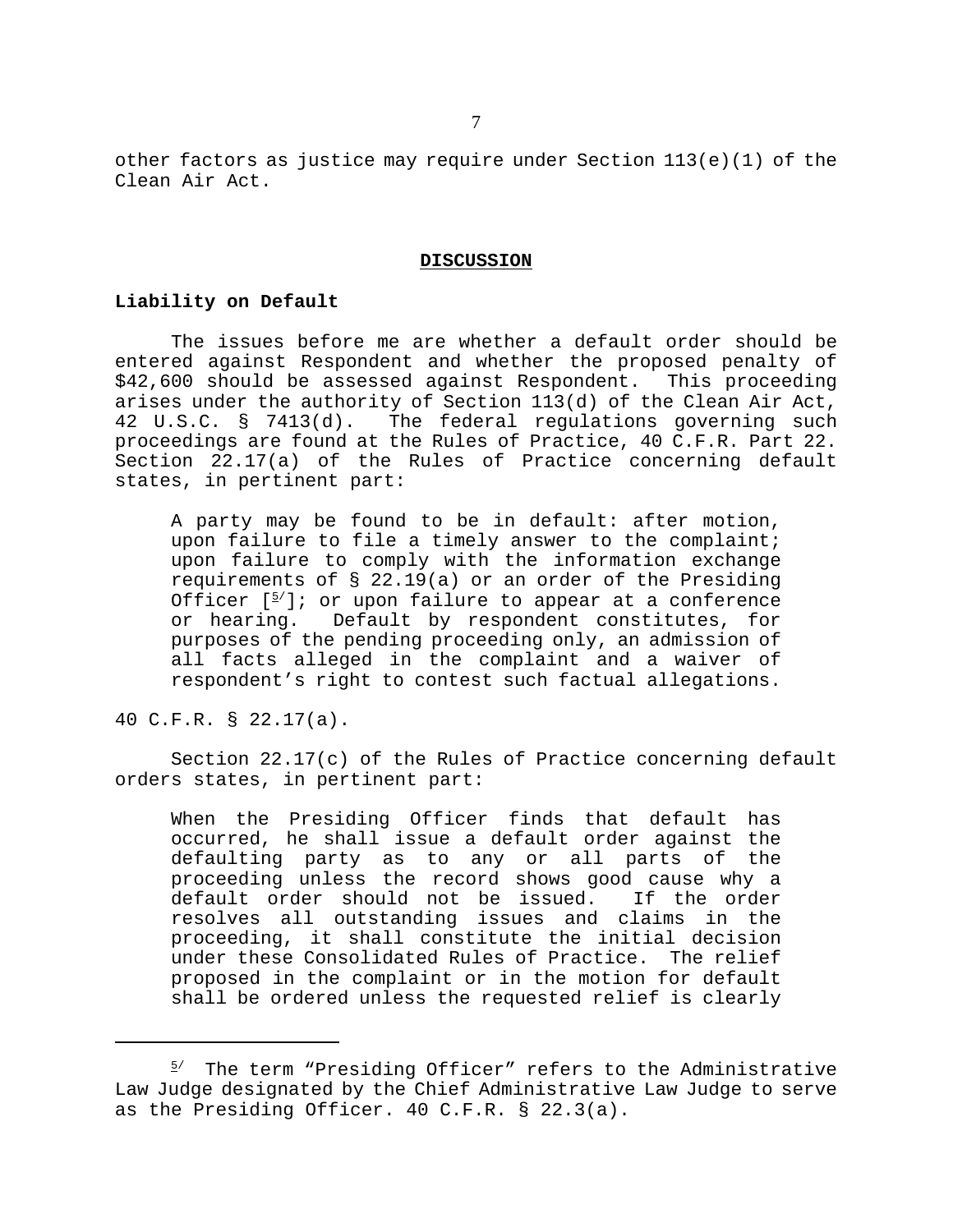inconsistent with the record of the proceeding or the Act. For good cause shown, the Presiding Officer may set aside a default order.

## 40 C.F.R. § 22.17(c).

A party's failure to comply with an order of the Administrative Law Judge may subject the defaulting party to a default order under Section 22.17(a) of the Rules of Practice. Although the Administrative Law Judge is accorded some discretion in making the default determination under Section 22.17 of the Rules of Practice, such discretion is usually reserved for minor violative conduct or when the record shows "good cause" why a default order should not be issued. $6/$ 

The file in this proceeding reflects that this matter was initiated by the filing of a Complaint against Respondent on July 26, 2000. Respondent's Answer to the Complaint, filed on March 20, 2001, was delinquent by nearly eight months. This, alone, could have constituted grounds for default.<sup>7/</sup> See 40 C.F.R. § 22.17(a). However, the EPA did not object to, and was the likely impetus for, Respondent's untimely Answer.

The parties were directed to file their prehearing exchange information by the Administrative Law Judge's Prehearing Order entered on April 18, 2001. The Prehearing Order advised both parties that failure to comply with the Prehearing Order could result in the entry of a default judgment against the defaulting

Information in the case file indicates that in February 2001, Complainant communicated its intent to file a motion for default judgment if Respondent did not submit an Answer to the Complaint. *See* Letter from Geall to Allender of 2/13/01.

 $6/$  The language of Section 22.17(a) of the Rules of Practice concerning the entry of a default order is discretionary in nature, providing that "a party may be found in default . . . upon failure to comply with an order of the Presiding Officer." The application of the regulation should be made as a general rule in order to effectuate its intent. Thus, when the facts support a finding that there has been a failure to comply with an Administrative Law Judge's order without good cause, a default order generally should follow. Discretion may be exercised in instances of minor nonperformance, and lesser sanctions as appropriate, are available to the Administrative Law Judge for violative conduct that does not reach the level of default. It is also noted that the entry of a default order avoids indefinitely prolonged litigation.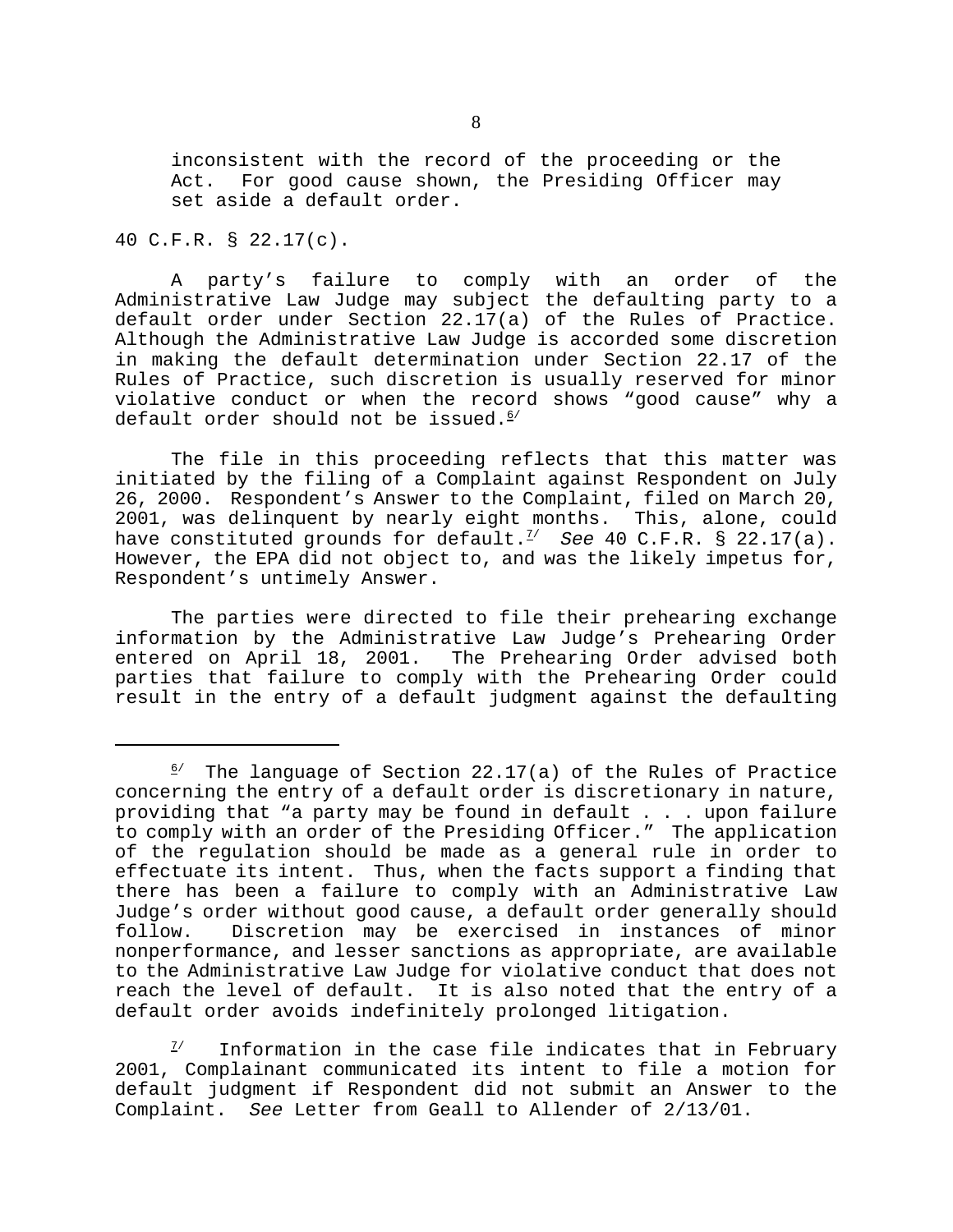party. The EPA timely filed its prehearing exchange but no prehearing exchange information was filed by Respondent. On August 13, 2001, the EPA filed a rebuttal prehearing exchange  $\frac{8}{ }$  in which the EPA informed Respondent of its intent to move for an<br>accelerated decision. Still, Respondent failed to submit its Still, Respondent failed to submit its prehearing exchange. $^{2/-}$  On October 30, 2001, the EPA filed the instant Motion for Default Judgment, requesting that a default order be issued against the Respondent for failing to comply with the Prehearing Order. The Motion for Default Judgment, as with the Complaint and other submissions Complainant filed in this proceeding, was sent to Respondent by certified mail, return receipt requested. Respondent has not filed a response to Complainant's Motion for Default Judgment.

A party's failure to comply with an order of the Administrative Law Judge subjects the defaulting party to a default order under Section 22.17(a) of the Rules of Practice, unless the record shows good cause why a default order should not be issued. Here, Respondent failed to comply with the Prehearing Order. Further, Respondent has not responded to the Motion for Default. A party's failure to respond to a motion within the designated period waives any objection to the granting of the motion under Section 22.16(b) of the Rules of Practice, 40 C.F.R. § 22.16(b). As such, Respondent is found to be in default, and the record does not show good cause why a default order should not be issued.

As cited above, Section 22.17(a) of the Rules of Practice further provides that "[d]efault by respondent constitutes, for purposes of the pending proceeding only, an admission of all facts alleged in the complaint and a waiver of respondent's right to contest such factual allegations." 40 C.F.R. § 22.17(a). This regulatory provision, couched in mandatory language, requires, upon Respondent's default, that I accept as true all facts alleged in the Complaint. Thus, in the instant proceeding, I must accept as true all facts alleged in the instant Complaint. *Id*.

The facts alleged in the instant Complaint establish, by a preponderance of the evidence, Respondent's three violations of 40

The Prehearing Order directed Complainant to file its rebuttal prehearing exchange on or before August 11, 2001.

 $9'$  Complainant provided proof that both its prehearing exchange and rebuttal prehearing exchange were received at the law office of Kathleen Allender, P.C., counsel of record for Respondent. *See* Complainant's Motion for Default Judgment Exs. 1- 2.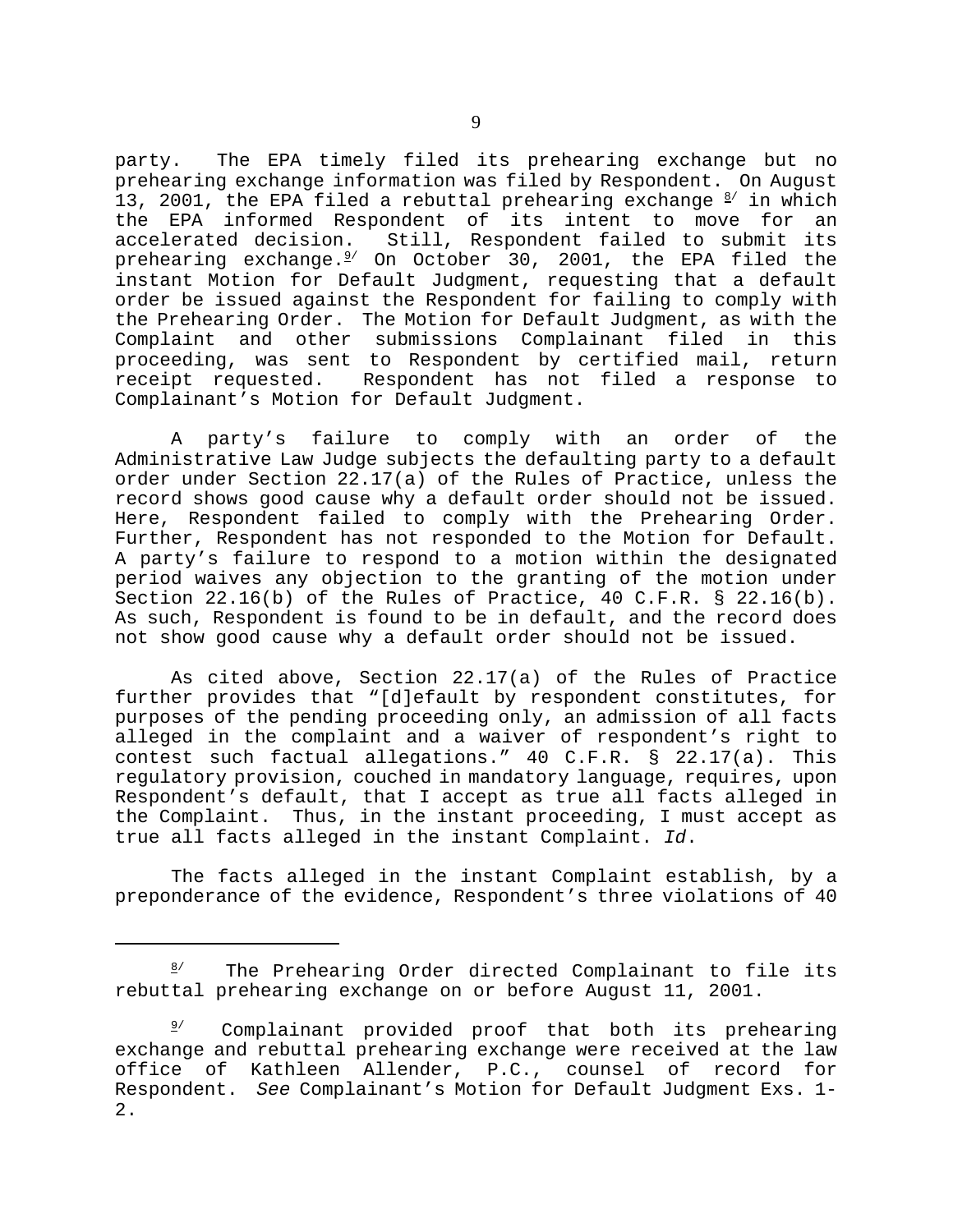C.F.R. Part 63, Subpart N, as charged in the Complaint. Specifically, the alleged facts, deemed to be admitted, establish that Respondent failed to establish as the site-specific operating parameter the surface tension of the bath using Method 306B, Appendix A of Part 63, failed to prepare an operation and maintenance plan, and failed to prepare an ongoing compliance status report. 40 C.F.R. §§  $63.343(c)(5)$ ,  $63.342(f)(3)(i)$ , and 63.347(h)(1).

## **Penalty on Default**

The EPA proposes that Respondent be assessed a civil administrative penalty in the amount of \$42,600 for its three violations of the Chrome Plating NESHAP. Section 22.24(a) of the Rules of Practice places the burdens of presentation and persuasion on Complainant to prove that "the relief sought is appropriate." 40 C.F.R. § 22.24(a). Each matter of controversy is adjudicated under the preponderance of the evidence standard. 40 C.F.R. § 22.24(b). The Rules of Practice also direct that where a party is found liable in default, as is the case here, "[t]he relief proposed in the complaint or the motion for default shall be ordered unless the requested relief is clearly inconsistent with the record of the proceeding or the Act." $10/$  40 C.F.R. § 22.17(c).

As such, Complainant's burden of proof as to the requested relief is less demanding in a default case than in a contested case. *See* 63 Fed. Reg. 9464, 9470 (Feb. 25, 1998)(Proposed Rule). This does not mean, however, that Complainant is released from the requirement to make a *prima facie* case in regard to the appropriateness of the proposed penalty. *See id*. at 9470. In other words, a finding of default as to liability may reduce what the EPA needs to show to support the proposed penalty but such finding does not disturb the EPA's underlying burdens of presentation and persuasion to establish that the relief sought is appropriate.

The appropriateness of the recommended penalty in this proceeding brought under the Clean Air Act must be examined in light of the statutory penalty factors set forth at Section

 $10$ / For purposes of discussion in this Default Order and Initial Decision, the phrase "record of the proceeding" refers to the pleadings, as well as other submitted material, including Complainant's prehearing exchange.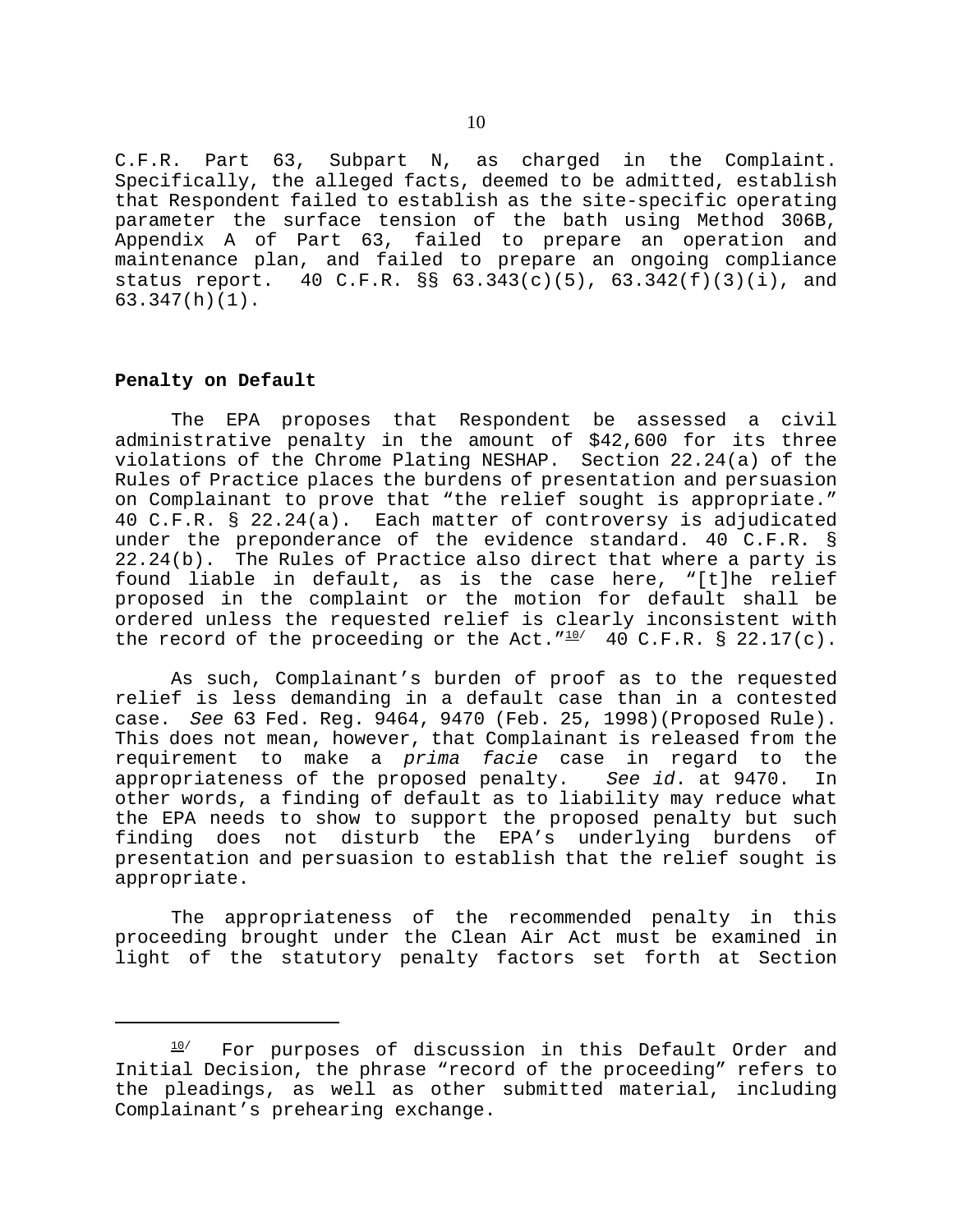113(e)(1) of the Clean Air Act, 42 U.S.C. § 113(e)(1).  $\frac{11}{1}$  Section 113(e) of the Clean Air Act sets forth the factors that the EPA and the Administrative Law Judge must consider in determining the amount of any penalty for violations of Section 112 of the Clean Air Act. Section 113(e)(1) of the Clean Air Act, in pertinent part, provides:

In determining the amount of any penalty to be assessed under this section . . . , the Administrator or the court, as appropriate, shall take into consideration (in addition to such other factors as justice may require) the size of the business, the economic impact of the penalty on the business, the violator's full compliance history and good faith efforts to comply, the duration of the violation as established by any credible evidence (including evidence other than the applicable test method), payment by the violator of penalties previously assessed for the same violation, the economic benefit of noncompliance, and the seriousness of the violation.

42 U.S.C. § 7413(e)(1).

The Environmental Appeals Board ("EAB") has addressed the EPA's burden of proof with regard to establishing the appropriateness of a proposed penalty under the Toxic Substances Control Act ("TSCA"). *See In re New Waterbury, Ltd. ("New Waterbury"),* TSCA Appeal No. 93-2, 5 E.A.D. 529, 536-43 (EAB, Oct. 20, 1994). Before turning to the EAB's analysis in *New Waterbury*, it is important to note the differences between TSCA and the Clean Air Act statutory penalty factors as well as the procedural posture of the *New Waterbury* litigation as opposed to the instant proceeding.

 $11/$  Section 113(d) of the Clean Air Act authorizes the imposition of a civil penalty in the amount of up to \$25,000 per day for each violation, up to a total of \$200,000. The Federal Civil Penalties Inflation Adjustment Act of 1990, as amended by the Debt Collection Improvement Act of 1996, requires the EPA to periodically adjust penalties to account for inflation. The EPA has issued a Civil Monetary Penalty Inflation Adjustment Rule which declares that the maximum civil penalty for violations of the Clean Air Act that occurred on or after January 31, 1997, and assessed under Section 113(d)(1), is \$27,500 per violation and that the total penalty cannot exceed \$220,000. *See* 40 C.F.R. Part 19; 61 Fed. Reg. 69360 (Dec. 31, 1996).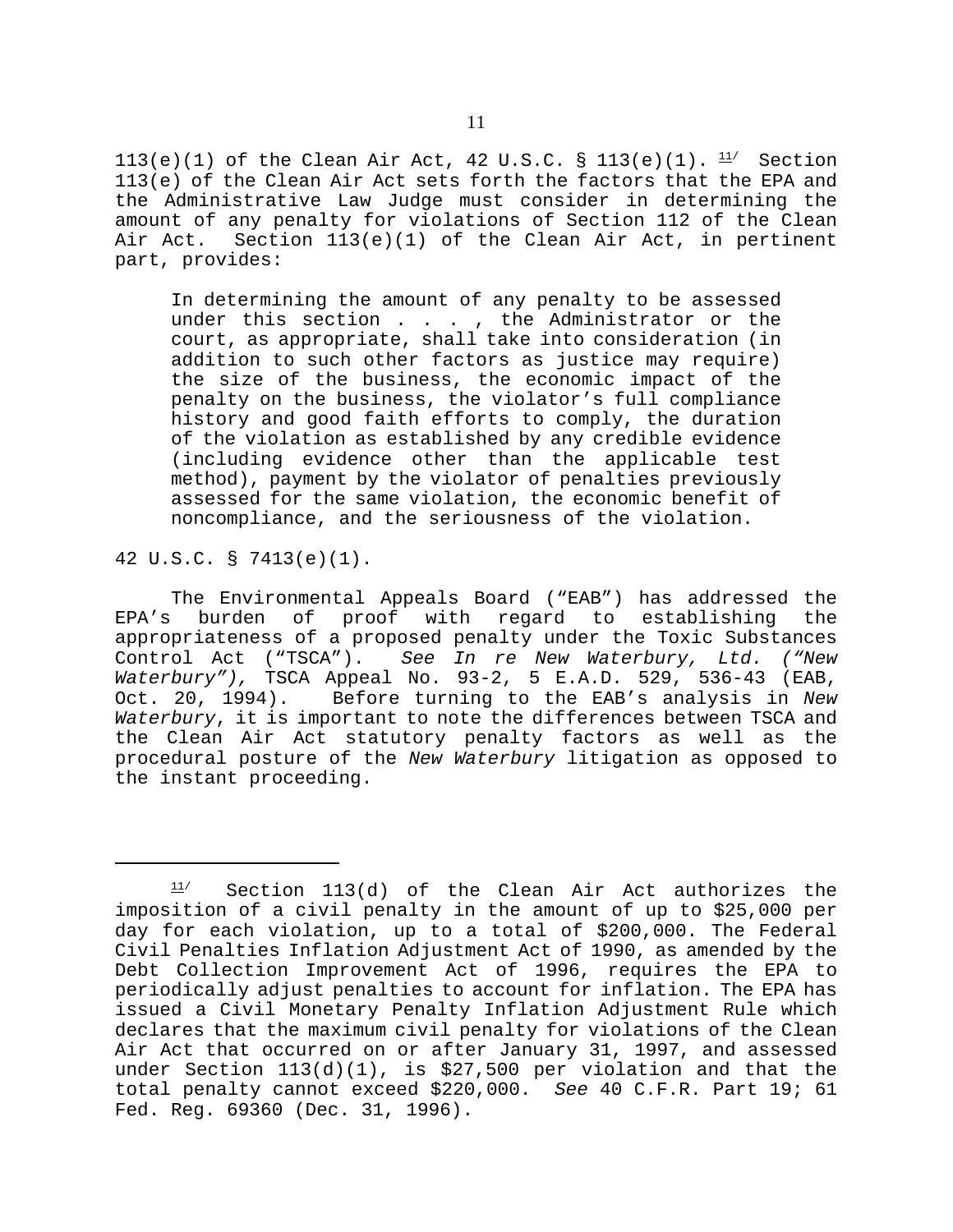Under TSCA, the EPA must consider, among other statutory penalty factors, a Respondent's "ability to pay" the penalty. Whereas, under the Clean Air Act, the EPA must consider the "economic impact of the penalty on the [Respondent's] business." Although the two statutes employ different terminology, "ability to pay" and "economic impact" are treated as interchangeable terms. *See United States v. Dell'Aquilla*, 150 F.3d 329, 338 (3rd Cir. 1998); *United States v. Vista Paint Corp.*, No. EDCV 94-0127 RT, 1996 U.S. Dist. LEXIS 22129, \*31 (C.D. Cal. Apr. 16, 1996); *In re Mr. C.E. McClurkin d/b/a J-C Oil Company*, Docket No. VI-UIC-98-0001 (RJO, Feb. 10, 2000). Additionally, unlike the procedural posture of the instant matter, the EAB discussed the EPA's *prima facie* case as to the appropriateness of a proposed civil penalty in the context of a penalty hearing. Whereas, in the instant matter, Respondent has not challenged the appropriateness of the proposed penalty and has defaulted prior to the penalty hearing.

In *New Waterbury*, the EAB noted that the term "burden of proof" encompasses both the burden of production and the burden of persuasion. *See New Waterbury*, *supra*, at 536 n.16; *40 C.F.R. § 22.24(a)* The burden of production, the "duty of going forward with the introduction of evidence," can shift during the course of litigation. *Id*. *(quoting* 4 Stein, et al., *Administrative Law* 24-9 (1994). Thus, once the EPA produces evidence to establish the appropriateness of the proposed penalty, the burden of production shifts to the Respondent to introduce rebuttal evidence. Yet, the burden of persuasion "comes into play only 'if the parties have sustained their burdens of producing evidence and only when all of the evidence has been introduced.'" *New Waterbury*, *supra*, at 536 n.16 (quoting 2 McCormick on Evidence at 426 (Strong, ed. 1992)).

In *New Waterbury* the EAB found that in order for the EPA "to make a prima facie case on the appropriateness of its recommended penalty, the Region must come forward with evidence to show that it, in fact, considered each factor identified in Section 16 [TSCA's statutory penalty factors] and that its recommended penalty is supported by its analysis of those factors." *New Waterbury*, *supra*, at 538. Recognizing that the level of consideration of the penalty factors varies from case to case, the EAB found that at least every factor must be "touched upon" and the penalty must be supported by the analysis. *Id*. In this regard, the EAB noted that "this type of analysis is routinely performed in enforcement cases and is required under the Agency's general penalty policy and the program-specific penalty guidelines." *New Waterbury, supra*, at 538 n.18.

Applying the Board's analysis in *New Waterbury* to the instant matter, I find that the EPA minimally has met its burden of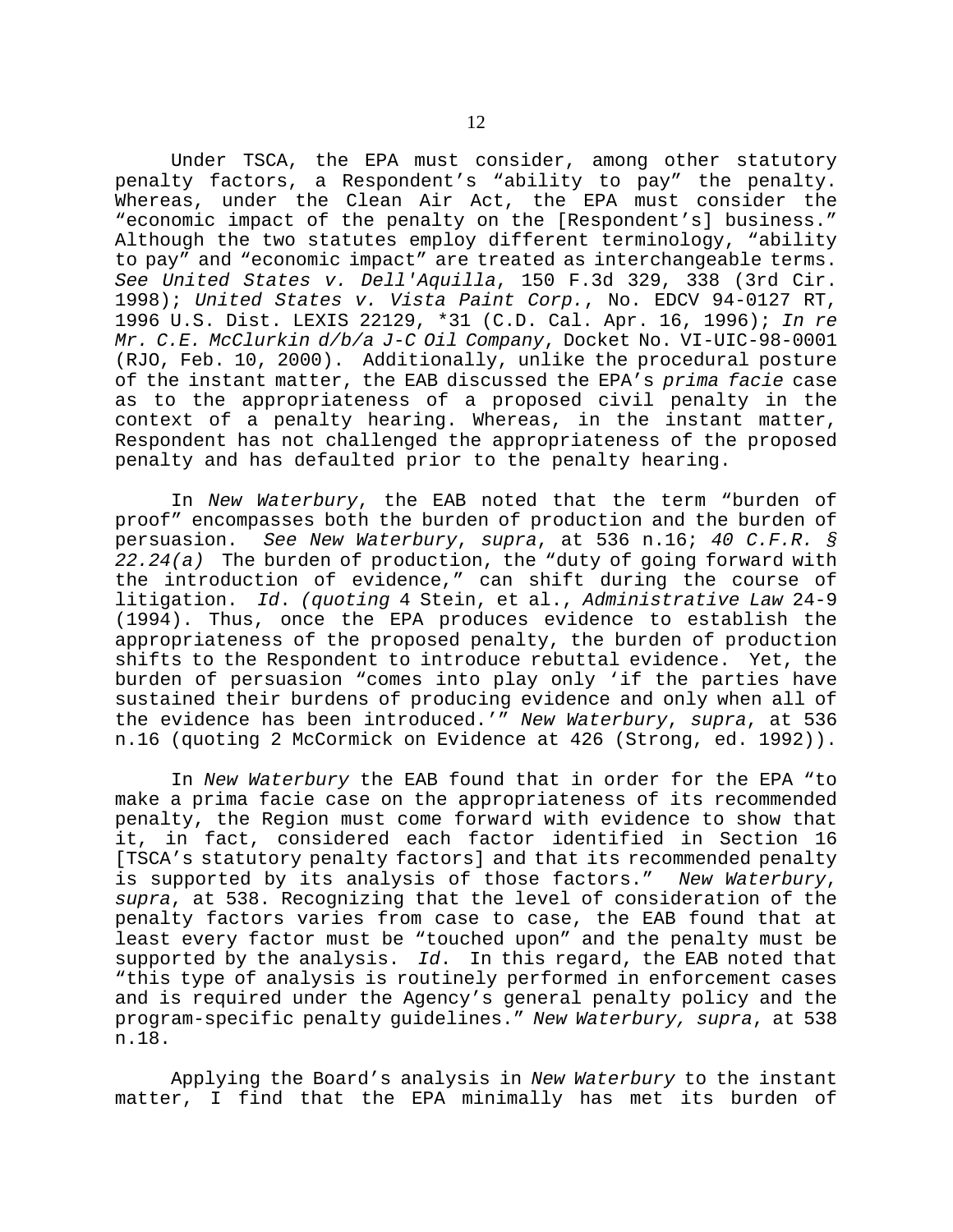establishing its *prima facie* case as to the appropriateness of the recommended penalty in the context of this default proceeding. In this regard, I note that the EPA submitted an "Explanation of Proposed Civil Penalty Calculation" as part of its prehearing exchange which memorializes its analysis of the statutory penalty factors. *See* Complainant's Prehearing Exchange Exs. 1, 4. This penalty calculation explanation shows that the EPA touched upon each penalty factor identified in Section 113(e)(1) of the Clean Air Act, including the "economic impact of the penalty on the business," in assessing the penalty.

According to its analysis supporting the proposed penalty, the EPA calculated a preliminary deterrence amount of \$142,000 based on the length of each violation, which ranged from 31 to 46 months, the seriousness of the violations as measured by the importance of each requirement to the regulatory scheme, $12/$  and the size of Respondent's business. $13/2$  The EPA found that Respondent had not received an economic benefit from its noncompliance. Noting the litigation risks associated with seeking a penalty that represents a significant percentage of Respondent's net worth for violations that did not result in hazardous releases to the environment and Respondent's cooperation, the EPA reduced the \$142,000 preliminary deterrence amount seventy percent, resulting in the recommended penalty of \$42,600. See Complainant's Prehearing Exchange Ex. 4 at 3.

I observe that the Explanation of Proposed Civil Penalty Calculation submitted by the EPA suggests that payment of the proposed penalty could have an adverse economic impact on<br>Respondent's business. Specifically, in the EPA's penalty Respondent's business. Specifically, in the EPA's penalty calculation under the section regarding "size of the violator," the

 $12/$  Although Complainant's prehearing exchange indicates a possible mistake in the calculation of the proposed penalty to Respondent's advantage, *see* Complainant's Prehearing Exchange Ex. 4 at 2 ("Importance to Regulatory Scheme"), the amount of the penalty will not be increased. Under Section 22.27(b) of the Rules of Practice, 40 C.F.R. § 22.27(b), when a Respondent is found to be in default, the Administrative Law Judge "shall not assess a penalty greater than that proposed by complainant in the complaint, the prehearing information exchange, or the motion for default, whichever is less."

 $13/$  In determining this component of the proposed penalty, the EPA relied upon a July 28, 1999, Dun & Bradstreet report. The EPA did not submit the Dun & Bradstreet report in its prehearing exchange.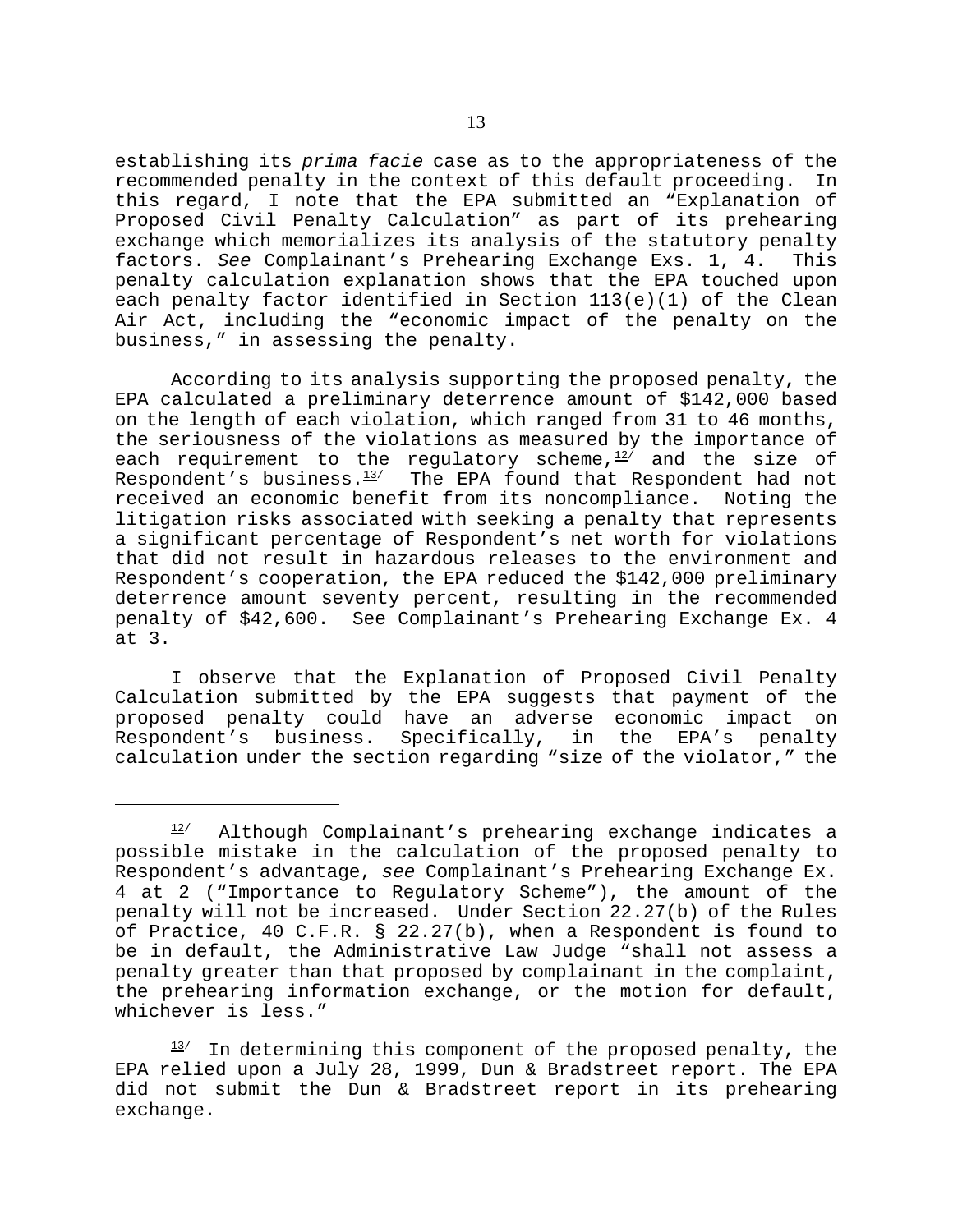EPA, using a Dun & Bradstreet report, stated that as of July 28, 1999, Respondent's net worth was \$7,421. However, the proposed penalty, already reduced by seventy percent, seeks \$42,600, an amount that is more than five times greater than Respondent's net worth. Net worth is not determinative of a party's ability to pay, $^{\bf 14\prime}$  but it may provide some indication of the potential adverse economic impact of the proposed penalty on Respondent's business. Although Respondent's net worth may be significantly less than the requested relief, this is not dispositive, for the issue "is not whether the respondent can, in fact, pay a penalty, but whether a<br>penalty is appropriate." See New Waterbury, supra, at 539 See New Waterbury, *supra*, at 539 (emphasis in original).

In this connection, it is emphasized that Complainant has no specific burden of proof as to any individual penalty factor, including ability to pay. Rather, its burden of proof "goes to the appropriateness of the penalty taking *all* factors into account." Id. at 538 (emphasis in original). Also, "inability to pay" is not an affirmative defense, which if proven, defeats the assessment of a penalty.15/ *See New Waterbury, supra,* at 540. Rather, as is the case here, the economic impact of the proposed penalty on the Respondent's business is one of several statutory penalty factors that Complainant must take into consideration in establishing the appropriateness of the proposed penalty. *Id*. Thus, inability to pay more appropriately serves as a "potential mitigating consideration in assessing a penalty." *Id*. at 541.

Inasmuch as the EPA touched upon each statutory penalty factor and its analysis of those factors supports the proposed penalty and in light of Respondent's default without filing its prehearing exchange, I find that the EPA minimally has met its burden of proof in establishing its *prima facie* case as to the appropriateness of

 $15/$  At the time a complaint is filed, a "respondent's ability to pay may be presumed until it is put at issue by a respondent." *New Waterbury, supra,* at 541. The mere allegation of an inability to pay in an Answer is not sufficient to put ability to pay in issue. *See New Waterbury*, *supra*, at 542.

<sup>14/</sup> *See LVI, Environmental Services, Inc.*, Docket No. CAA-09-97-10 (ALJ, June 28, 2000), aff'd, CAA Appeal No. 99-4, 10 E.A.D. (EAB, July 26, 2001)(assessing a \$9,160 civil administrative penalty against Respondent despite evidence that Respondent had a negative net worth). *See also New Waterbury*, *supra*, at 546-50, in which the EAB, applying the EPA's ability to pay guideline, assessed a \$24,000 penalty against Respondent even though Respondent had a negative net worth.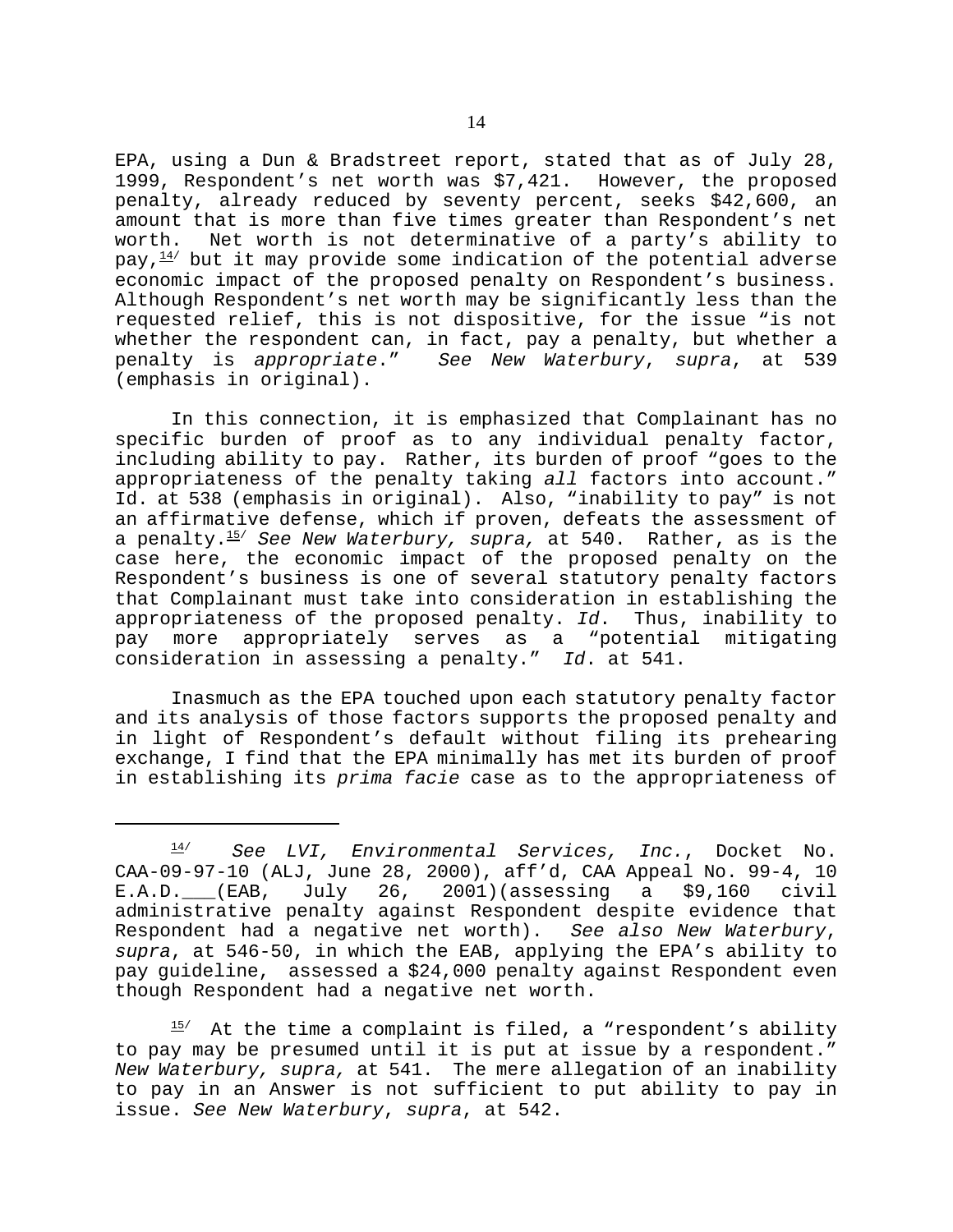the proposed penalty. However, had this proceeding progressed to the penalty hearing, the EPA, as part of its *prima facie* case, would need to present "some evidence regarding the respondent's *general* financial status from which it can be *inferred* that the respondent's ability to pay should not affect the penalty amount." *Id*. at 541, *citing Helena Chemical Co.,* FIFRA Appeal No. 87-3 (CJO, Nov. 16, 1989) (emphasis in original).

Complainant's *prima facie* case with respect to the appropriateness of the proposed penalty has not been rebutted by Respondent. In particular, Respondent has offered no proof, objection, or allegation concerning any adverse economic impact of the penalty on its business nor has Respondent argued that the penalty should be mitigated based on inability to pay. During the course of this proceeding, Respondent has been repeatedly advised that its inability to pay a civil penalty could serve as a reason to mitigate the penalty. Before the Complaint was issued, the EPA extended Respondent the opportunity to advise the EPA of any financial factors that could bear on Respondent's ability to pay a civil penalty. *See* Complainant's Prehearing Exchange Ex. 3 ("Prefiling Notice Letter" from Czerniak to Respondent of May 23, 2000). Again, in the Complaint, the EPA indicated that the proposed penalty could be "adjusted" if Respondent demonstrated an inability to pay. *See* Complaint ¶¶ 43-44. Moreover, my Prehearing Order directed Respondent to submit a statement explaining why the proposed penalty should be reduced or eliminated, with specific recognition that Respondent could take the position of either an inability to pay the proposed penalty or an adverse effect on its ability to continue to do business. *See* Prehearing Order at 3 ¶ 3. This outreach notwithstanding, Respondent failed to raise either its inability to pay the proposed penalty or the potential adverse economic impact of the penalty on its business.

Finally, I note that the Rules of Practice require a Respondent to indicate whether it will raise the issue of ability to pay, and if so, to submit evidence to support its claim as part of the prehearing exchange. *See* 40 C.F.R. §§ 22.15(a)-(b),  $22.19(a)(3)-(4)$ . "[W]here a respondent does not raise its ability to pay as an issue in its answer, or fails to produce any evidence to support an ability to pay claim after being apprised of that obligation during the pre-hearing process, the [EPA] may properly argue and the [Administrative Law Judge] may properly conclude that any objection to the penalty based upon ability to pay has been waived." *New Waterbury*, *supra*, at 542. Moreover, pursuant to Section 22.16(b) of the Rules of Practice, by virtue of Respondent's failure to respond to this Motion for Default Judgment, Respondent is deemed to have waived any objection to the granting of the requested relief. 40 C.F.R. § 22.16(b).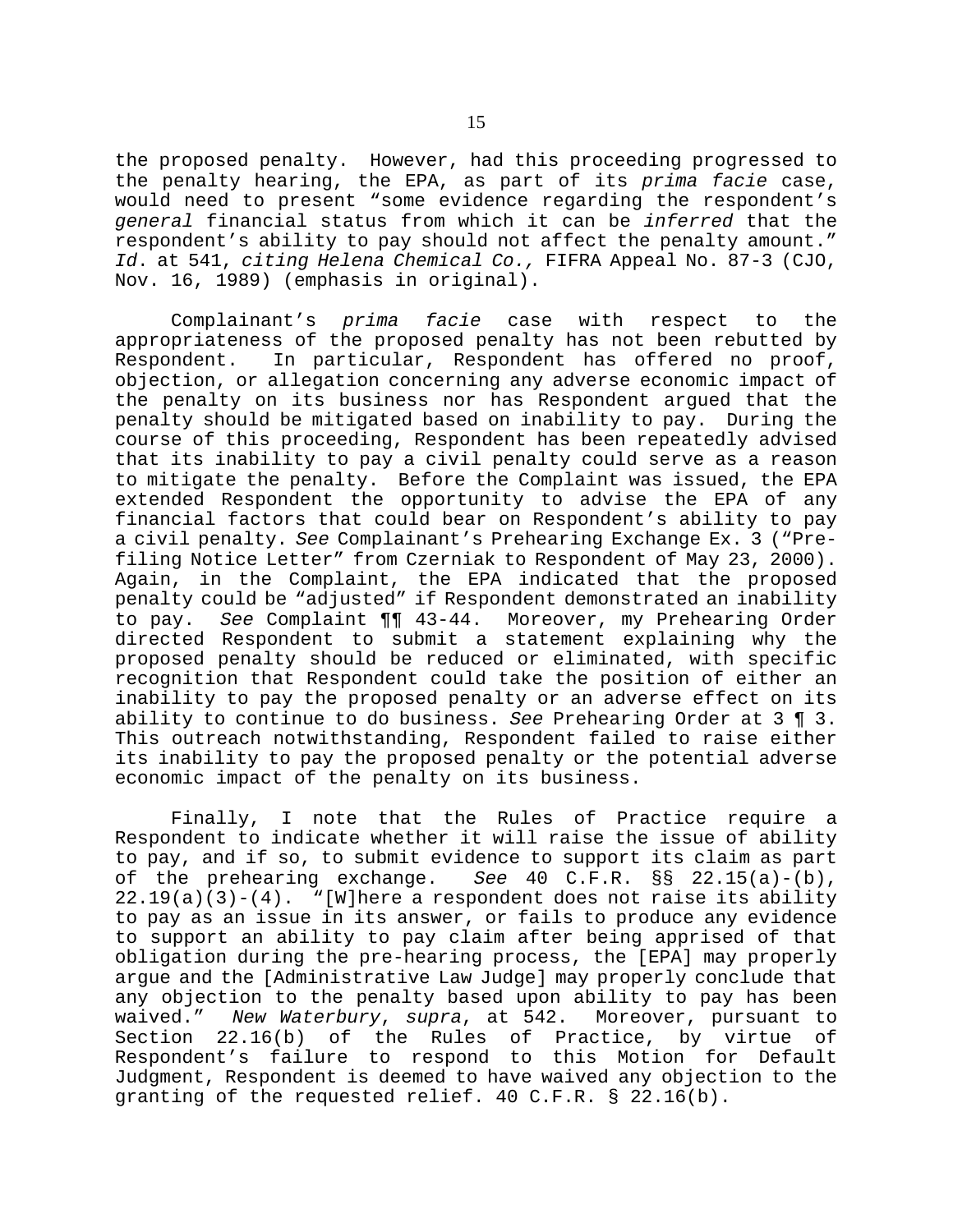In conclusion, I find that the EPA has minimally presented a *prima facie* case with respect to the appropriateness of the proposed penalty within the context of this default proceeding and that Respondent has not rebutted the EPA's *prima facie* case. Further, the proposed penalty is not clearly inconsistent with the record of proceeding or the Clean Air Act. 42 U.S.C. § 7413(e)(1); 40 C.F.R. §§ 22.17(c), 22.24(a). Accordingly, the proposed civil administrative penalty of \$42,600 is assessed against Respondent.

#### **CONCLUSIONS OF LAW**

1. Respondent is found to be in default because it failed to comply with the Administrative Law Judge's April 18, 2001, Prehearing Order and the record does not show good cause why a default order should not be issued. 40 C.F.R. § 22.17(a).

2. The default by Respondent constitutes, for purposes of the above-cited matter only, an admission of all facts alleged in the Complaint and a waiver of its right to contest such factual allegations. 40 C.F.R. § 22.17(a).

3. Respondent's failure to establish as the site-specific operating parameter the surface tension of the bath using Method 306B, Appendix A of part 63, prepare an operation and maintenance plan, and prepare an ongoing compliance status report, constitute three violations of Section 112 of the Clean Air Act and the Chrome Plating NESHAP, thereby subjecting Respondent to the assessment of a civil penalty pursuant to Section 113(d) of the Clean Air Act. 42 U.S.C. § 7412; 40 C.F.R. Part 63, Subpart N, §§ 63.343(c)(5), 63.342(f)(3)(i), 63.347(h)(1).

4. The EPA has made a *prima facie* showing that the proposed civil administrative penalty of \$42,600 is appropriate and Respondent has not rebutted this *prima facie* showing. The proposed penalty is not clearly inconsistent with the record of proceeding<br>or the Clean Air Act. 42 U.S.C. § 7413(e)(1); 40 C.F.R. §§ 42 U.S.C. § 7413(e)(1); 40 C.F.R. §§ 22.17(c), 22.24(a).

## **ORDER**

1. Respondent is found to be in default and, accordingly, is found to have violated Section 112 of the Clean Air Act and the Chrome Plating NESHAP as charged in the Complaint.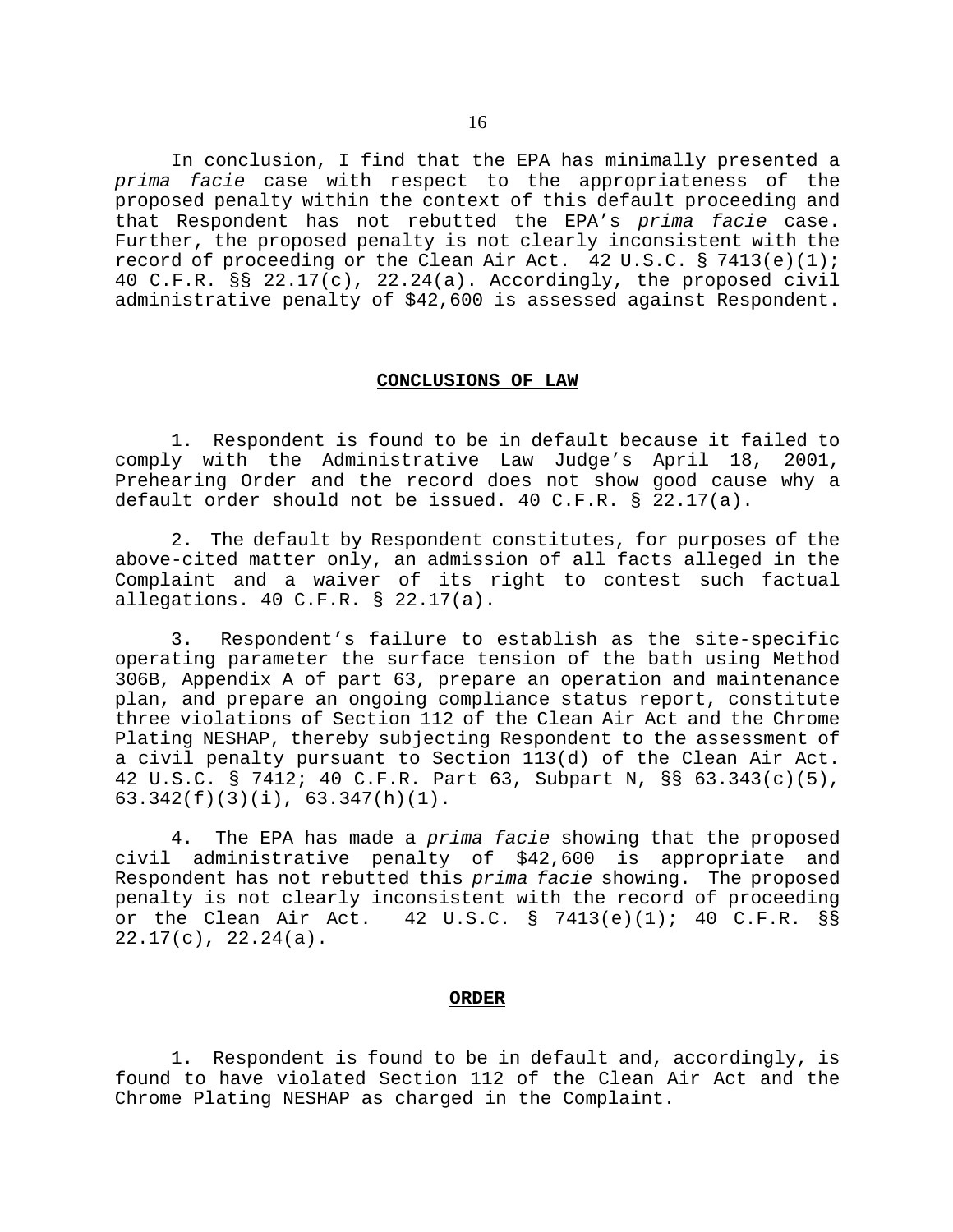2. Respondent, B&L Plating, Inc., is assessed a civil administrative penalty of \$42,600.

3. Payment of the full amount of this civil penalty shall be made within thirty (30) days of the service date of the final order by submitting a cashier's check or certified check in the amount of \$42,600, payable to the "Treasurer, United States of America," and mailed to:

> The First National Bank of Chicago EPA Region 5 (Regional Hearing Clerk) P.O. Box 70753 Chicago, IL 60673

4. A transmittal letter identifying the subject case and EPA docket number (CAA-5-2000-012), as well as Respondent's name and address, must accompany the check.

5. If Respondent fails to pay the penalty within the prescribed statutory period after the entry of the Order, interest on the civil penalty may be assessed. 31 U.S.C. § 3717; 40 C.F.R. § 13.11.

This Default Order constitutes an Initial Decision as provided in Section 22.17(c) of the Rules of Practice, 40 C.F.R.  $\S$  22.17(c). Pursuant to Sections 22.27(c) and 22.30 of the Rules of Practice, 40 C.F.R. §§ 22.27(c) and 22.30, this Initial Decision shall become the Final Order of the Agency, unless an appeal is filed with the Environmental Appeals Board within thirty (30) days after the service of this Order, or the Environmental Appeals Board elects, *sua sponte*, to review this decision.

> Barbara A. Gunning Administrative Law Judge

\_\_\_\_\_\_\_\_\_\_\_\_\_\_\_\_\_\_\_\_\_\_\_\_\_\_\_\_\_\_\_\_\_

Dated: April 5, 2002 Washington, DC